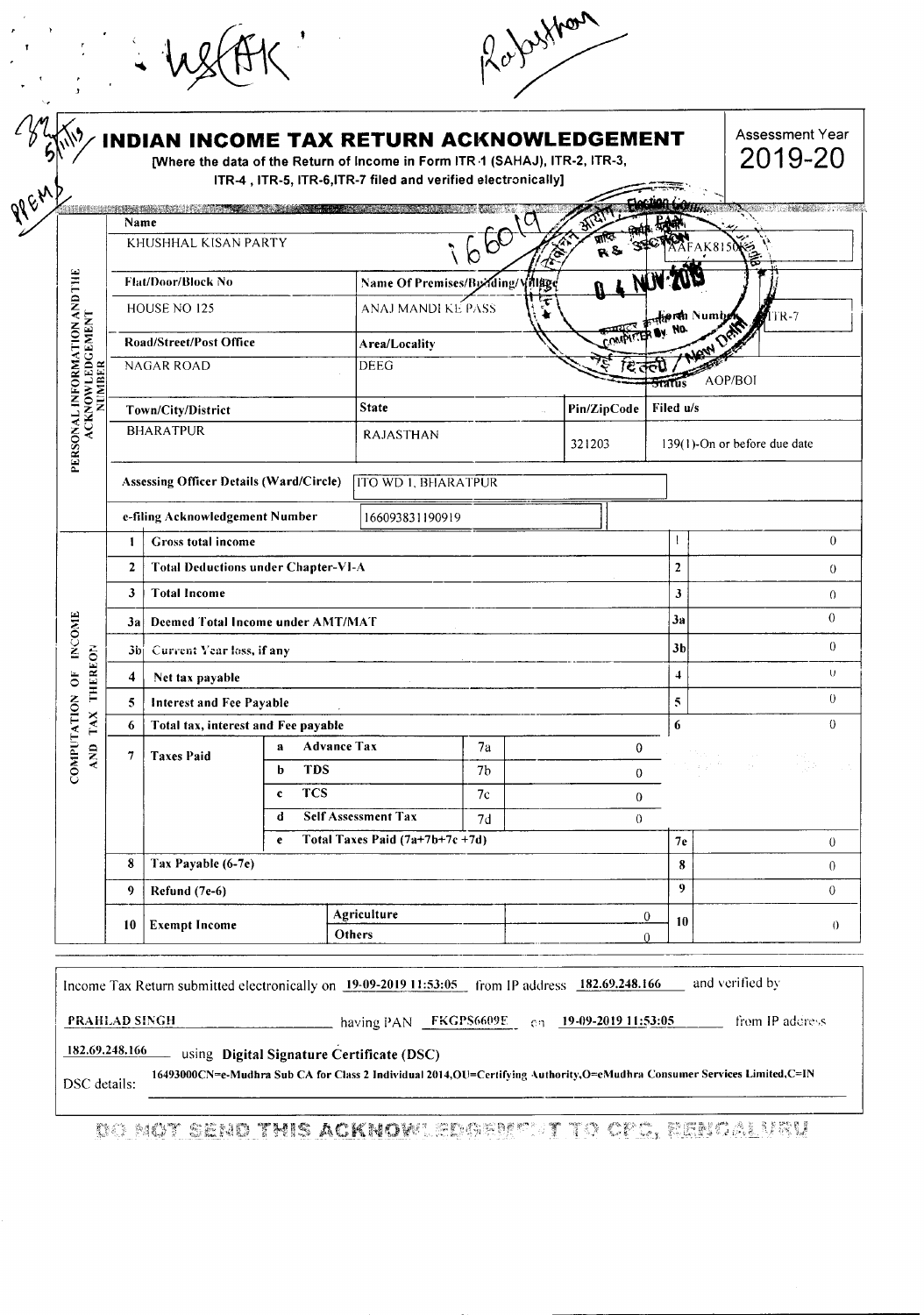## **KHUSHHAL KISAN PARTY**

# HOUSE NO. 125. ANA) MANDl KE PASS. NAGARROAD. DEEG. BHARATPUR

 $\sim$ 

•

(RAJASTHAN)-321203 CONTACT NO : -9660200283; EMAIL ID : - khushhalkisanpar

|       |                                                                                                                                                                                                                                                                                |        | BALANCE SHEET AS AT 31ST MARCH 2019                                      | $(A$ mount in $\bar{x}$ )                                                                     |
|-------|--------------------------------------------------------------------------------------------------------------------------------------------------------------------------------------------------------------------------------------------------------------------------------|--------|--------------------------------------------------------------------------|-----------------------------------------------------------------------------------------------|
|       | Particulars                                                                                                                                                                                                                                                                    |        | Figures for the current<br>Note No. reporting period as at<br>31/03/2019 | Figures for the previous<br>reporting period as at<br>31/03/2018                              |
| 1     | <b>SOURCES OF FUND</b><br><b>CAPITAL FUND</b><br>(i)<br>(a) Capital Fund                                                                                                                                                                                                       | 2.1    | 402.106.79                                                               |                                                                                               |
|       | Loan/Borrowing<br>(ii)                                                                                                                                                                                                                                                         |        |                                                                          |                                                                                               |
|       | (iii) Current Liabilities                                                                                                                                                                                                                                                      |        | 402.106.79                                                               |                                                                                               |
|       | TOTAL                                                                                                                                                                                                                                                                          |        |                                                                          |                                                                                               |
| Π     | <b>APPLICATION OF FUND</b><br>Non Current Assets<br>(i)<br>(a) Fixed Assets                                                                                                                                                                                                    |        |                                                                          |                                                                                               |
|       | Current Assets<br>(iii)<br>(a) Cash and Cash Equivalents<br>(b) Loans and Advances                                                                                                                                                                                             | 2.2    | 402.106.79                                                               |                                                                                               |
|       |                                                                                                                                                                                                                                                                                |        | 402.106.79                                                               |                                                                                               |
|       | TOTAL<br>Significant Accounting Policies and Notes to Accounts<br>As per our report of even date.<br>For AMIT GOYAL & Co.<br>Chartered Accountants Co.<br>(Firth Reg. No. 003278C)<br><b>JAIPUR</b><br>VISHAL VIJAY)<br>Partner.<br>Membership No. 413943.<br>Jaipur<br>Place: | 1 to 4 | <b>VPRAHLAD SINGH)</b><br>Nation <del>al Espec</del> ifien               | For Khushhal Kisan Burgunal Kisan Bangham Risan Party<br>(PRASHANT CHAUBANE tary<br>Secretary |
| Date: | 16.09.2019                                                                                                                                                                                                                                                                     |        |                                                                          |                                                                                               |

M4 E0:E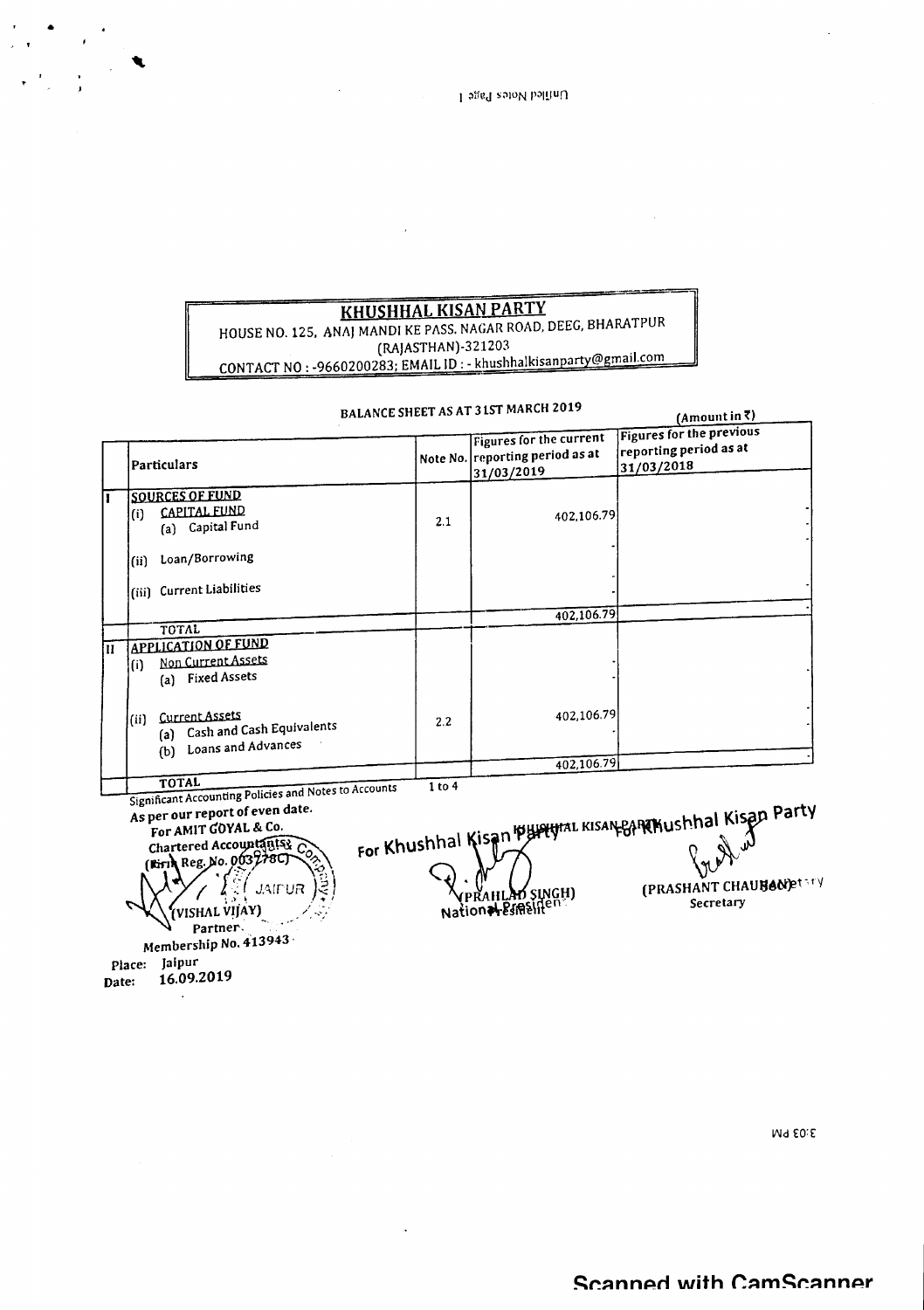## **KHUSHHAL KISAN PARTY**

HOUSE NO. 125, ANAJ MANDI KE PASS. NAGAR ROAD, DEEG, BHARATPUR (RAJASTHAN)-321203 CONTACT NO: - 9660200283; EMAIL ID: - khushhalkisanparty@gmail.com

## INCOME AND EXPENDITURE FOR THE YEAR ENDED ON 31ST MARCH 2019

|          | INCOMB AND BALBADITONS FOR THE FEAR BREE                                                                                                 |     |                                                                                         | $(Amount in \bar{z})$                                                      |
|----------|------------------------------------------------------------------------------------------------------------------------------------------|-----|-----------------------------------------------------------------------------------------|----------------------------------------------------------------------------|
|          | Particulars                                                                                                                              |     | Figures for the current<br>Note No. reporting period ended<br>$\frac{\tan 31}{03}/2019$ | <b>Figures for the previous</b><br>reporting period ended<br>on 31/03/2018 |
| lu<br>İШ | <b>Voluntary Contribution</b><br>Other Income<br>Total Revenue (I+II)                                                                    |     | 2,665,000.00<br>13,212.29<br>2,678,212.29                                               |                                                                            |
| liv      | Expenses<br><b>Employee Cost (Salary)</b><br>(a)<br>Fiannee Cost (Bank Charges)<br>(b)                                                   |     | 680,000.00<br>3,805.50                                                                  |                                                                            |
|          | Election Expenditure (advertisement and<br>(c)<br>Publicity)<br><b>Administrative and Other Expenses</b><br>(h)<br><b>Total Expenses</b> | 3.1 | 1,404,530.00<br>187,770.00<br>2,276,105.50                                              |                                                                            |
| I٧       | Surplus/Deficit carried over to General Fund                                                                                             |     | 402,106.79                                                                              |                                                                            |

## 19413943AAAAAD9100

KHUSHHAL KISAN PARTY



For Khushhal Kisan Party (PRAHERD BRIGHT President

For Khushhal Kisan Party ČHAUHAN) (PRASHANT Secretary Secretary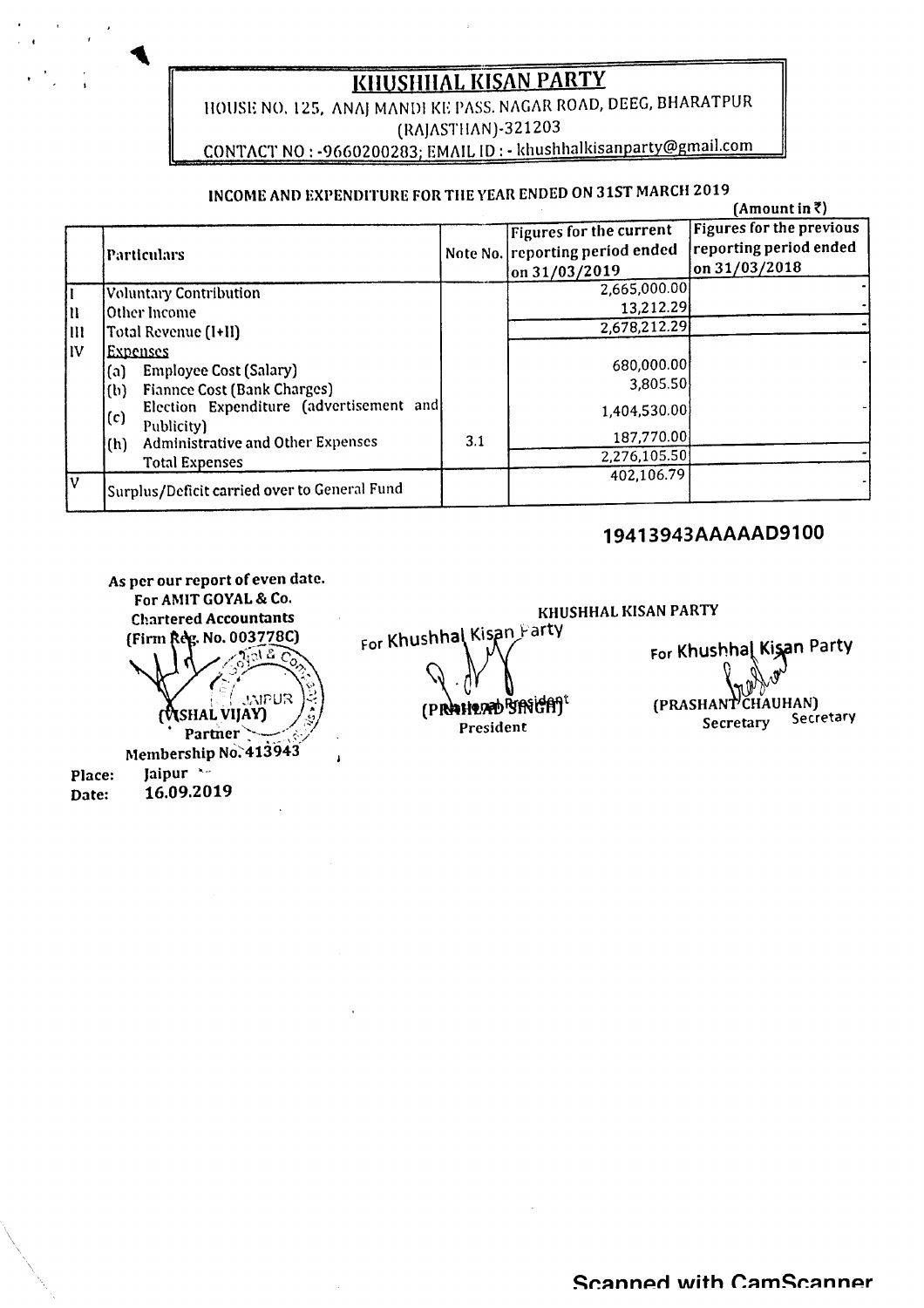**KHUSHHAL KISAN PARTY** 

HOUSE NO. 125, ANAJ MANDI KE PASS. NAGAR ROAD, DEEG, BHARATPUR (RAJASTHAN)-321203 CONTACT NO: - 9660200283; EMAIL ID: - khushhalkisanparty@gmail.com

## NOTES TO ACCOUNTS FOR THE YEAR ENDED ON 31ST MARCH 2019

#### **Significant Accounting Policies:**  $\mathbf{1}$ .

General  $1.1$ 

The financial statements are prepared under the historical cost convention on cash basis, in accordance with the applicable accounting standards and presentation. The accountiung policies have been consistently applied by the party

- **Basis of Accounting**  $1.2$ All Income and Expenditure have been accounted on Cash system of Accounting by the Party
- Valuation of Inventory  $1.3$ Inventories have been valued at lower of Cost or Market value.
- 1.4 Fixed Assets

Fixed Assets are stated at cost. The company capitalizes all costs incidental to acquisition and installation of Fixed Assets.

1.5 Prior Period Items As the party follows the cash system of recognising its Income and expenditure, no prior period itemsa re recognised in the financial statement

#### 1.6 Expenditure

The party recognises its expenses on cash basis as and when payment is disbursed.

- Notes referred to in the Balance Sheet are as follows:  $2.$ 
	- (Amount in  $\bar{z}$ ) **Capital Fund** As at 31/03/2018  $2.1$ As at 31/03/2019 **Particulars** Opening capital 402,106.79 Add:- Surplus during the year 402,106.79 Total

(Amount in  $\bar{z}$ ) **Cash and Cash Equivalents** As at 31/03/2018  $2.2$ As at 31/03/2019 Particulars 383,486.79 **Balances with Banks** 18,620.00 Cash on Hand Bank Deposits with more than Twelve months maturity 402,106.79 Total

Notes referred to in the Statement of Profit and Loss are as follows: 3.

|     |                                          |                    | (Amount in ₹)      |
|-----|------------------------------------------|--------------------|--------------------|
| 3.1 | <u>Administrative and Other Expenses</u> | For the year ended | For the year ended |
|     |                                          | on 31/03/2019      | on 31/03/2018      |
|     | <i>(Particulars</i>                      | 22,120.00          |                    |
|     | Office Exp                               | 146,700.00         |                    |
|     | $\epsilon$<br>Conveyance                 | 18,950.00          |                    |
|     | 6800<br>Legal Exp                        | 187,770.00         |                    |
|     | Total                                    |                    |                    |
|     |                                          |                    |                    |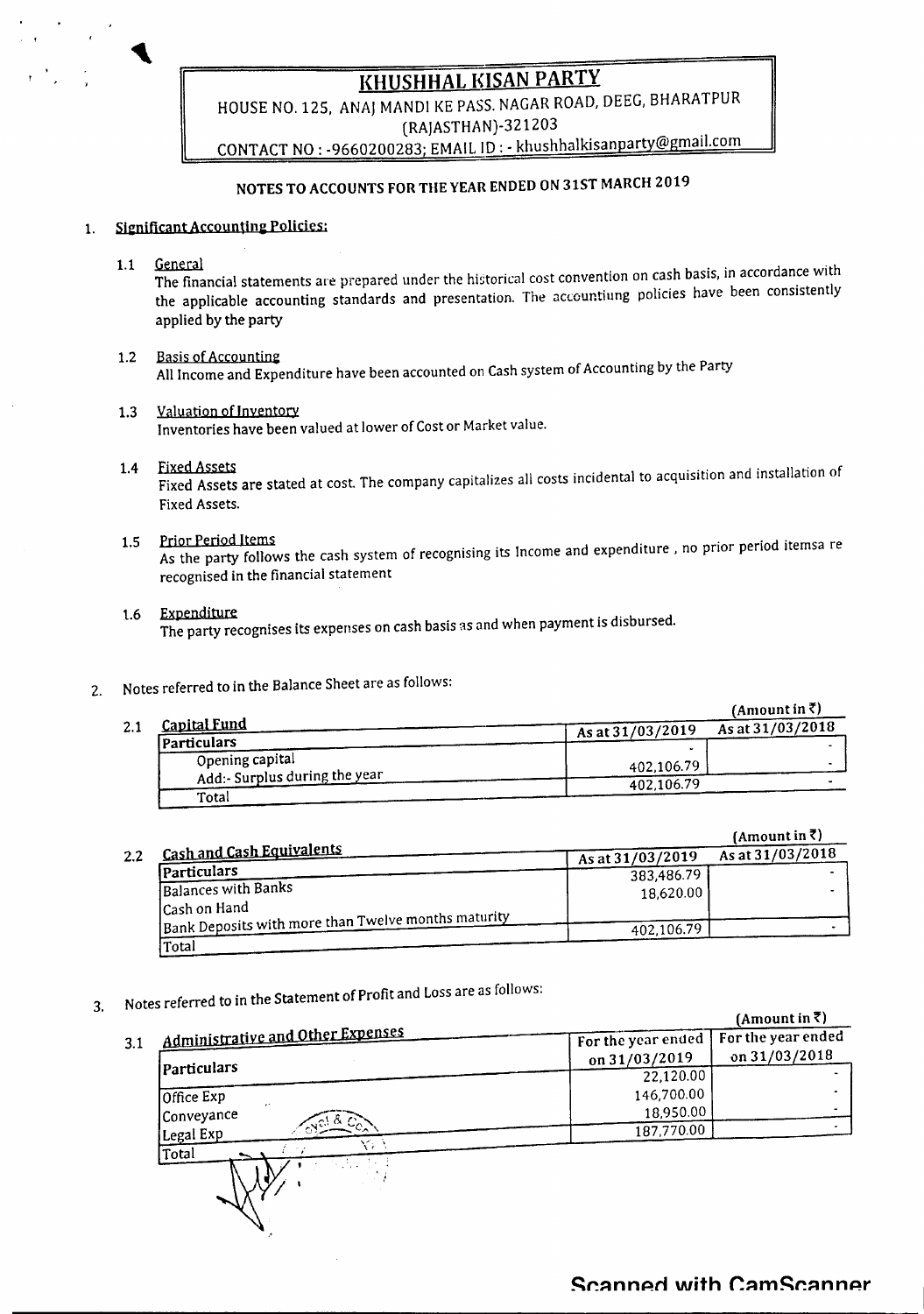4. Figures of the previous year have been regrouped or rearranged, wherever considered necessary, to suit the current year's presentation.

Notes to Accounts 1 to 4 form an integral part of financial statements.

As per our report of even date. For AMIT GOYAL& Co. Chartered Accountants (**Fig.** *i-i-...***)**<br>(**Firm Reg. No. 003778C**)<br>(

KHUSHHAL KISAN PARTY

(VISHAL VIJAY) "- Partner Membership No. 413943

Place: Jaipur Date: 16.09.2019

For Khushhal, Kisap-Party (PRAHLAD SINGH)<br>President

For Khushhal Kişan Party (PRASHANT CHAUHAN)<sup>t</sup> Secretary

#### **Scanned with CamScanner**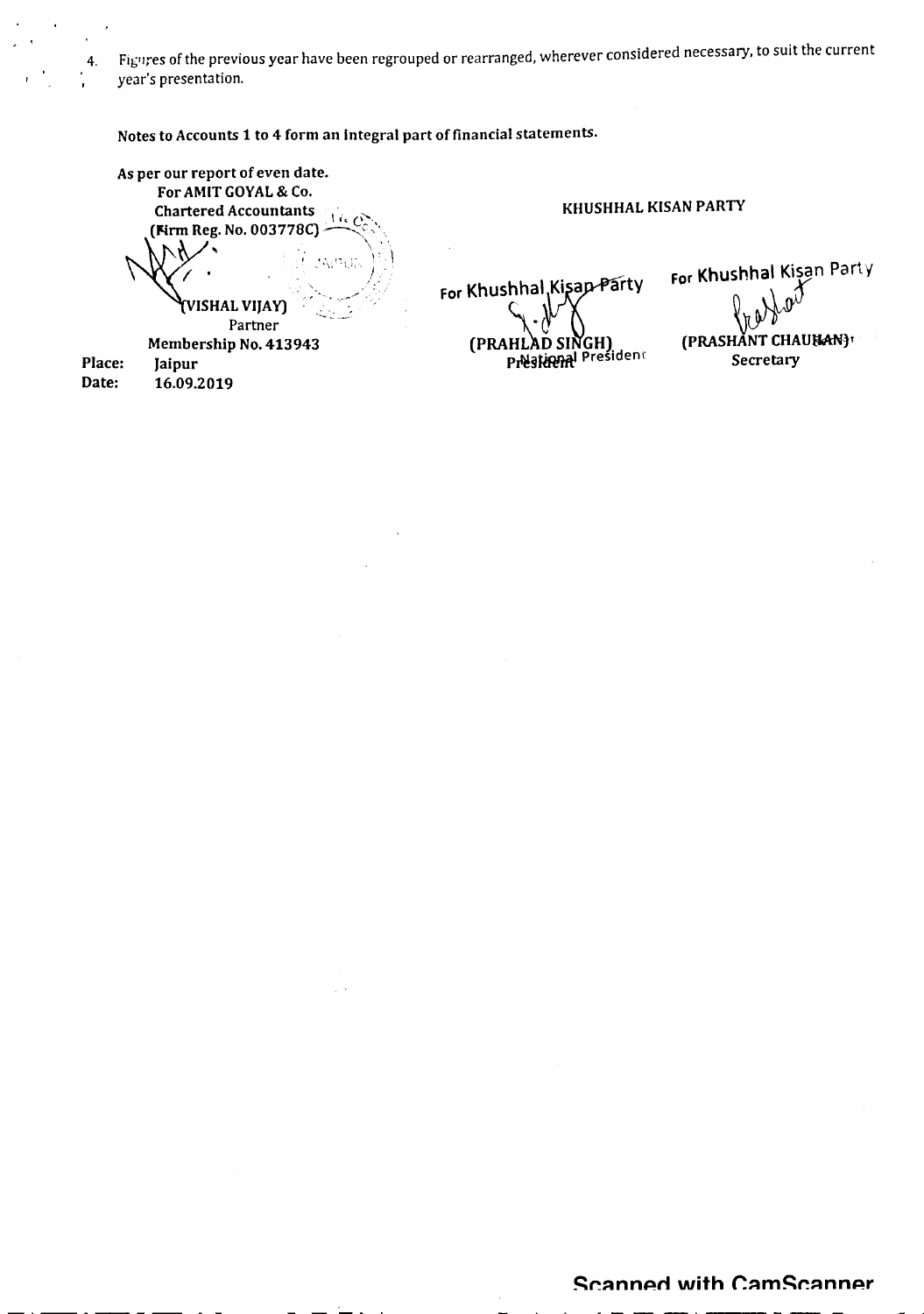## **AMIT GOYAL & CO.**

CHARTERED ACCOUNTANTS

A-8, II FLOOR, GANPA TI ENCLA YE, AJMER ROAD, JAIPUR - 302 006 MOBILE: +91- 9950510598 E-mail:-cavishalvijay@gmail.com

### **Independent Auditor's Report**

## THE PRESIDENT KHUSHHAL KISAN PARTY

To,

## Report on the Financial Statements

We have audited the accompanying financial statements of KHUSHHAL KISAN PARTY {"the party"),which comprise the Balance Sheet as at 31 March 2019 and Income and Expenditure for the year then ended, and a summary of significant accounting policies and other explanatory information.

### Management's Responsibility for the Financial Statements

The Party's Management is responsible for the preparation and presentation of these financial statements that give a true and fair view of the financial position and financial performance of the party in accordance with the accounting principles generally accepted in India, including the Accounting Standards. This responsibility also includes the maintenance of adequate accounting records for safeguarding of the assets of the party and for preventing and detecting the frauds and other irregularities; selection and application of appropriate accounting policies; making judgments and estimates that are reasonable and prudent; and design, implementation and maintenance of adequate internal financial control, that were operating effectively for ensuring the accuracy and completeness of the accounting records, relevant to the preparation and presentation of the financial statements that give a true and fair view and are free from material misstatement, whether due to fraud or error.

#### Auditor's Responsibility

Our responsibility is to express an opinion on these financial statements based on our audit.

We conducted our audit in accordance with the Standards on Auditing generally accepted in India. Those Standards require that we comply with ethical requirements and plan and perform the audit to obtain reasonable assurance about whether the financial statements are free from material misstatement.

An audit involves performing procedures to obtain audit evidence about the amounts and disclosures in the financial statements. The procedures selected depend on the auditor's judgment, including the assessment of the risks of material misstatement of the financial statements, whether due to fraud or error. In making those risk assessments, the auditor considers internal financial control relevant to the Party's preparation of the financial statements that give true and fair view, in order to design audit procedures that are appropriate in the circumstances, but not for the purpose of expressing an opinion on whether the Party has in place an adequate internal financial controls system over financial reporting and operating effectiveness of such



-

È.